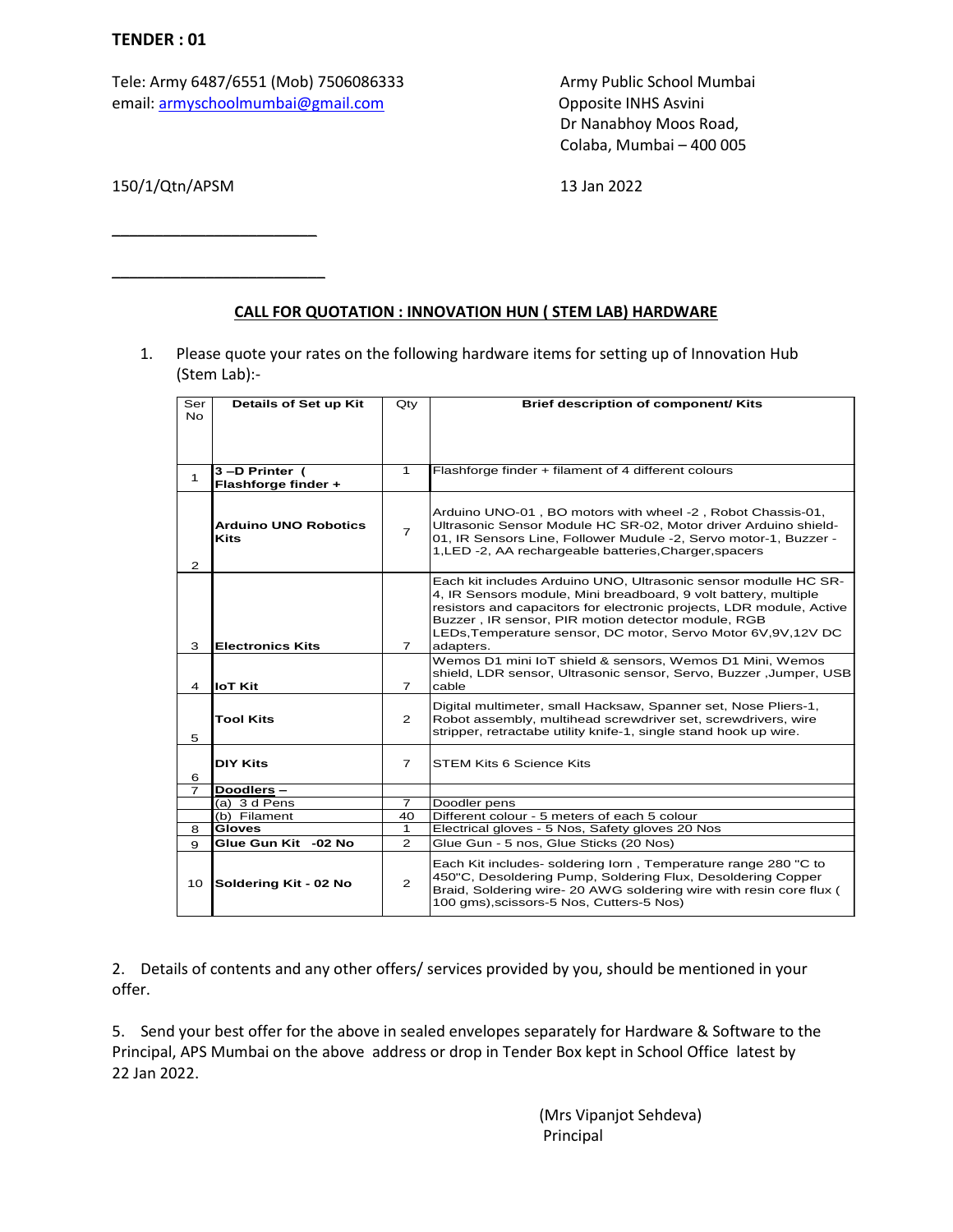Tele : (Mob) 7506086333 Army Public School Mumbai email: [armyschoolmumbai@gmail.com](mailto:armyschoolmumbai@gmail.com) Opposite INHS Asvini

Dr Nanabhoy Moos Road, Colaba, Mumbai – 400 005

150/1/Qtn/APSM 13 January 2022

\_\_\_\_\_\_\_\_\_\_\_\_\_\_\_\_\_\_\_

\_\_\_\_\_\_\_\_\_\_\_\_\_\_\_\_\_\_\_

## **CALLING OF QUOTATION FOR DESKTOP TO SET UP STEM LAB FROM (CTS FUND/SCHOOL FUND)**

1. You are requested to send your quotation in sealed envelope to Army Public School Mumbai on above mentioned address or drop in Tender box placed at the entrance of the main School office for the following items:-

| <b>Ser No</b> | <b>Items</b>                        | A/U            | Qty | Rate | Amount |
|---------------|-------------------------------------|----------------|-----|------|--------|
|               |                                     |                |     |      |        |
| (a)           | $Desktop - Dell$                    | N <sub>o</sub> | 12  |      |        |
|               | Configuration - $i3 \ 10^{th}$      |                |     |      |        |
|               | Generation 10100,4 GB RAM,          |                |     |      |        |
|               | 1 TB HDD, 19.5 LED, Keyboard,       |                |     |      |        |
|               | Mouse, Window 10 OEM                |                |     |      |        |
|               | license copy MS office/HDMI etc     |                |     |      |        |
| (b)           | Desktop – Lenovo                    |                |     |      |        |
|               | Configuration - $i3 \times 10^{th}$ |                |     |      |        |
|               | Generation 10100,4 GB RAM,          |                |     |      |        |
|               | 1 TB HDD, 19.5 LED, Keyboard,       |                |     |      |        |
|               | Mouse, Window 10 OEM                |                |     |      |        |
|               | license copy                        |                |     |      |        |
|               | MS office/HDMI etc                  |                |     |      |        |

2. Following aspect should be mentioned in your quotations:-

- (a) Model & cost of per desktop (b) Rate of GST
- (c) Total cost including delivery and any other charges etc.
- (e) Quotation should be valid for 30 days.

3. Quotation should be submitted on letter head of firms showing the GST No duly signed by the authorized signatory. Last date for submission of quotation is 22 January 2022 at 1600 hrs.

> Sd xxxxx Principal APS Mumbai